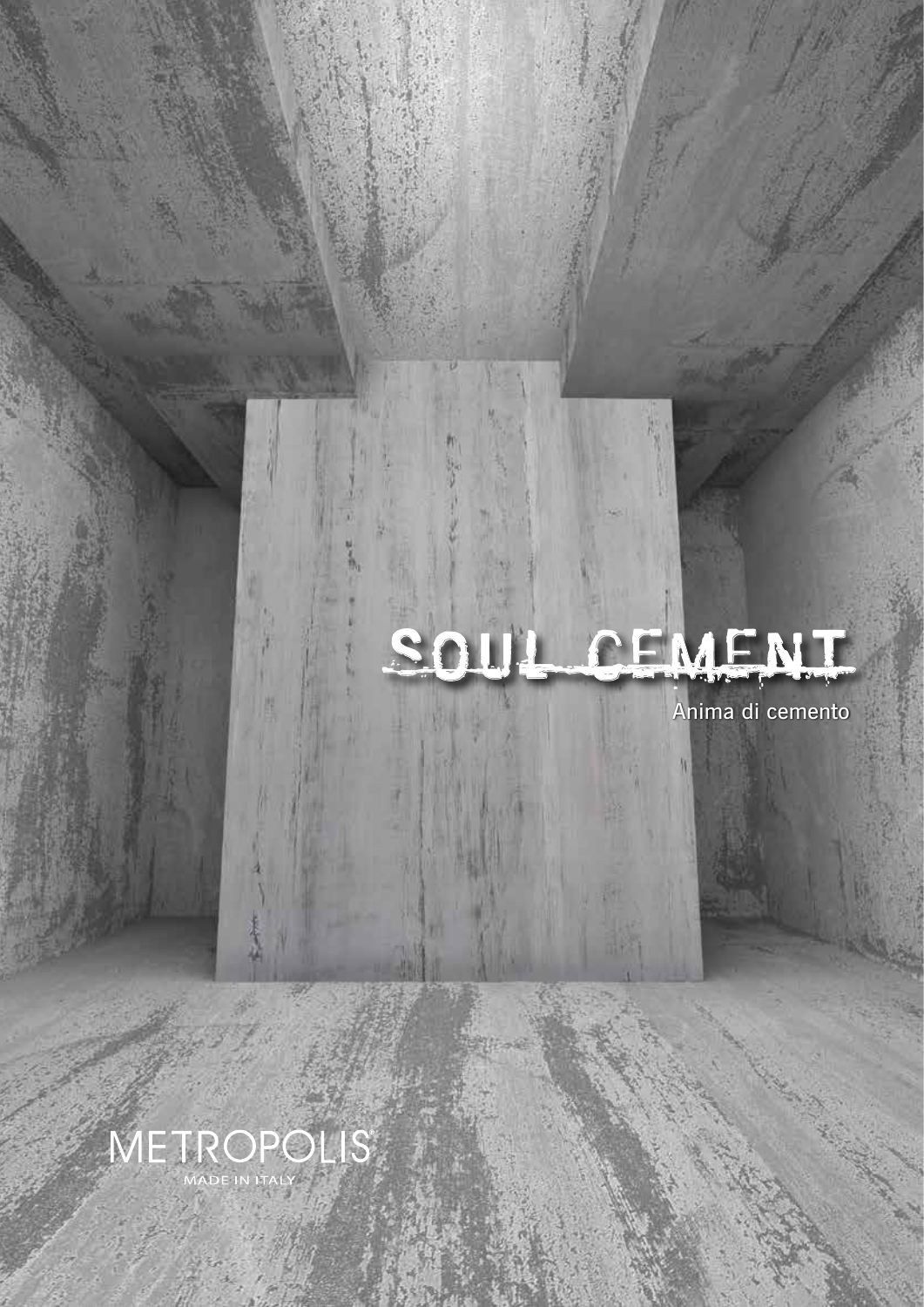## SOUL CEMENT

Anima di cemento

**Crudo, vissuto, moderno, diroccato: Soul Cement** è pura anima di cemento, sostanza di vita urbana, espressione di stile contemporaneo, spregiudicato, underground. Soul Cement conserva il fascino minimalista degli hangar di periferia, impressionando l'ambiente con squarci di puro cemento dilavato. Stucco intonaco a finire ad effetto cemento dilavato, traspirante, satinato, all'acqua; a base calce. Per Interno ed esterno (Soul Cement Ext)

**Rough, well-worn, modern and crumbling: Soul Cement** is the quintessence of cement, substance of urban life, expression of a contemporary, unconventional and underground style. Soul Cement maintains the minimalist charm of city suburb hangars, with impressive streaks of pure washed cement. Water and lime-based plaster finishing coat for a washed concrete effect, breathable and with a satin-finish. For indoors and outdoors (Soul Cement Ext)

**Crudo, sufrido, moderno, decadente: Soul Cement** es pura alma de cemento, sustancia de vida urbana, expresión del estilo contemporáneo, sin prejuicios, underground. Soul Cement conserva la fascinación minimalista de los hangar del extrarradio, con desgarrones de puro cemento lavado. Emplaste para enfoscados de acabado con efecto de cemento lavado, transpirante, satinado, al agua; con base de cal. Para interiores y exteriores (Soul Cement Ext)

**Cru, vécu, moderne, tel une ruine: Soul Cement** est une âme de pur ciment, substance de vie urbaine, expression de style contemporain, anticonformiste, underground. Soul Cement conserve le charme minimaliste des hangars de banlieues, et rend l'espace impressionnant avec des déchirures de pur ciment délavé. Stuc enduit de finition effet ciment délavé, transpirant, satiné, à l'eau; à base de chaux. Pour intérieur et extérieur (Soul Cement Ext)

**Roh, Used-Optik, modern, verfallen: Soul Cement** ist reine Zement-Seele, Stoff des städtischen Lebens, Ausdruck eines zeitgenössischen Stils, unkonventionell, underground. Soul Cement bewahrt die minimalistische Faszination der Vorstadt- Hangars, und beeindruckt die Umgebung durch das stellenweise Durchblicken von purem, verwaschenem Zement. Putzkitt-Finish mit verwaschenem Zement-Effekt, atmungsaktiv, satiniert, auf Wasser- und Kalkbasis. Für Innen- und Außenbereiche (Soul Cement Ext)

**Surowość, życie, nowoczesność, ząb czasu: Soul Cement** to uwolnienie ducha cementu, esencja miejskiego życia, ekspresja nowoczesnego stylu, undergroundowego życia bez uprzedzeń. Soul Cement to minimalistyczny urok hangarów na obrzeżach miasta, zachwycający otoczenie naturalnym blaskiem czystego, płukanego betonu. Masa tynkowa z efektem płukanego betonu, oddychająca, satynowana, na bazie wody, wapienna. Do wnętrz i na zewnątrz (Soul Cement Ext)

**Сырой, потертый, современный, разрушенный: Soul Cement** - это подлинная душа цемента, сущность городской жизни, выражение современного стиля, непредубежденного, андерграунд. Soul Cement хранит минималистский шарм ангаров на окраине города и делает атмосферу ярче благодаря элементам размытого цемента. Гипсовая штукатурка с эффектом размытого цемента, пропускает воздух, сатинированная, на водной основе; известковая. Для внутренних и наружных работ (Soul Cement Ext)

**Ακατέργαστο, με βιώματα ζωής, μοντέρνο, απόμακρο: Το Soul Cement** είναι αγνή ψυχή τσιμέντου, ουσία αστικής ζωής, έκφραση σύγχρονου, αυθόρμητου και underground στιλ. Το Soul Cement διατηρεί τη μινιμαλιστική γοητεία των hangar της περιφέρειας, προκαλώντας αίσθηση στο περιβάλλον με χαραγματιές καθαρού ξεθωριασμένου τσιμέντου. Στόκος τελικής επίχρισης με εφέ ξεθωριασμένου τσιμέντου, διαπνέων, σατινέ, νερού· με βάση τον ασβέστη. Για εσωτερική και εξωτερική χρήση (Soul Cement Ext)

خام، معمّر ، حديث، محطم: **Soul Cement ه**و شكل نقي للإسمنت، جوهر الحياة الحضرية، تعبير عن النمط المعاصر ، غير متحيز ، نمط سري خاص ـ يحافظ Soul Cement على<br>الحد الأدنى لسحر حظائر الضواحي، مما يبعث على الإعجاب بالبيئة مع لم والمصقول ومن أصل مائي؛ يحتوي بشكل أساسي على الجير . للأماكن الداخلية والخارجية (Soul Cement Ext). ميتاليك يلمع في الضوء.ويستخدم للأسطح الداخلية والخارجية.

毛坯效果、生活积淀、现代观念、破损感觉:**Soul Cement** 彰显纯粹的水泥精髓和都市生活的本质,是当代、无偏见、地下 风格的体现。Soul Cement 保留了郊外机库的极简主义魅力,营造出一种带有纯水泥冲蚀裂隙效果的环境印象。灰泥层呈现 冲蚀水泥、蒸渗、轧光和水基效果;石灰基质。适合室内与室外使用(Soul Cement Ext)。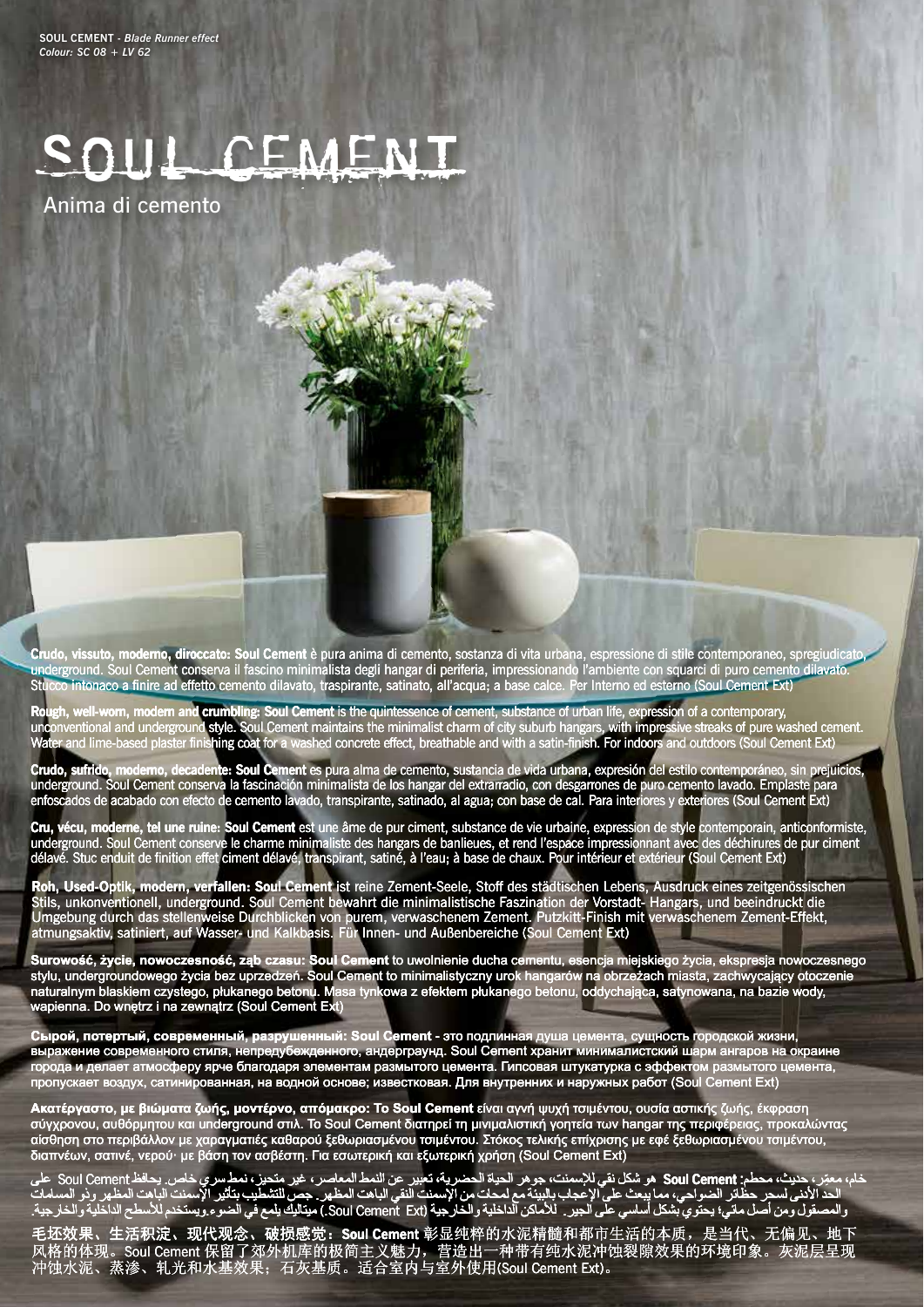## SOUL CEMENT







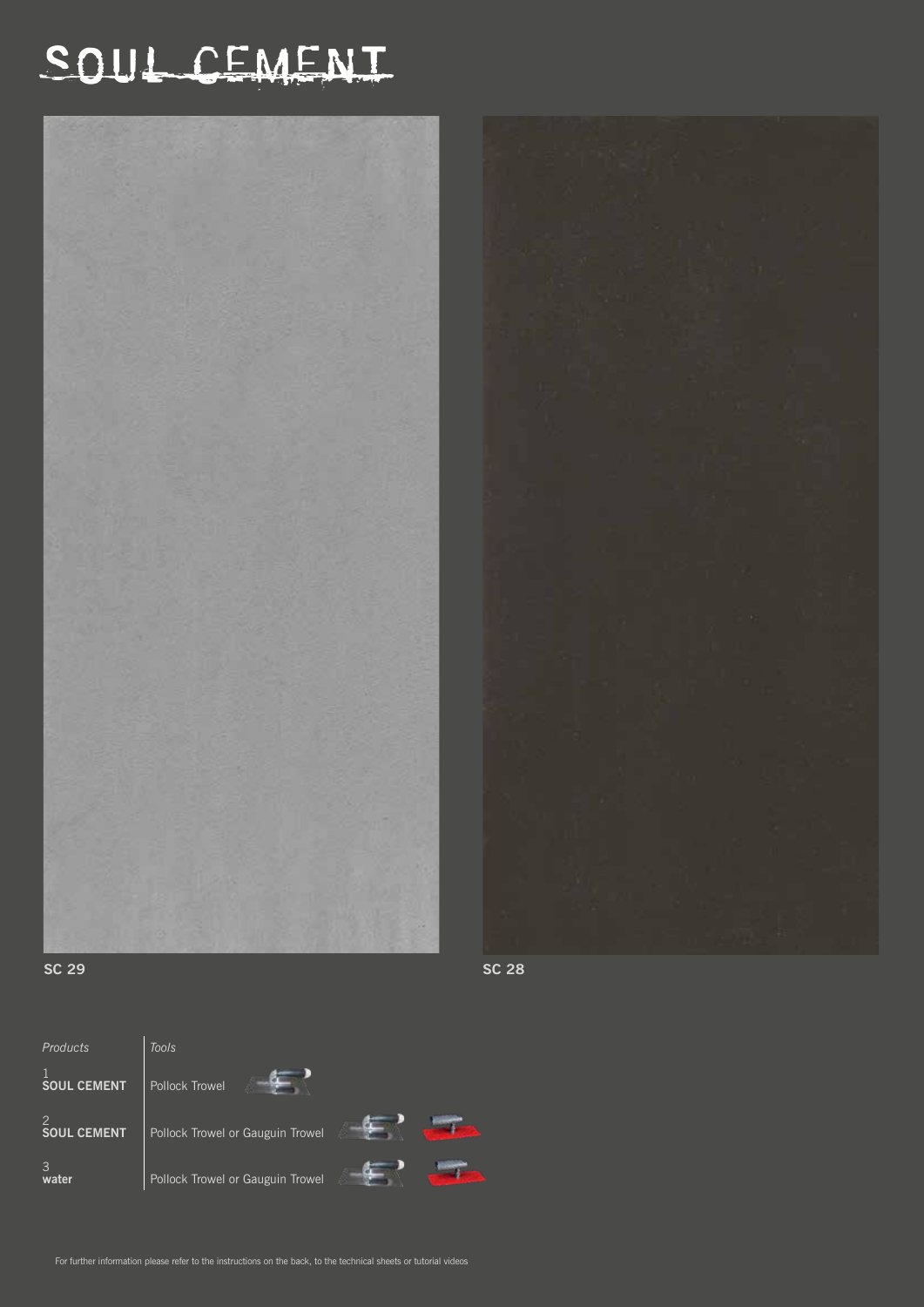



**SC 00 + LV 71 Effetto Blade Runner** */ Blade Runner Effect* 

**SC 22 + LV 63 Effetto Blade Runner** */ Blade Runner Effect* 



For further information please refer to the instructions on the back, to the technical sheets or tutorial videos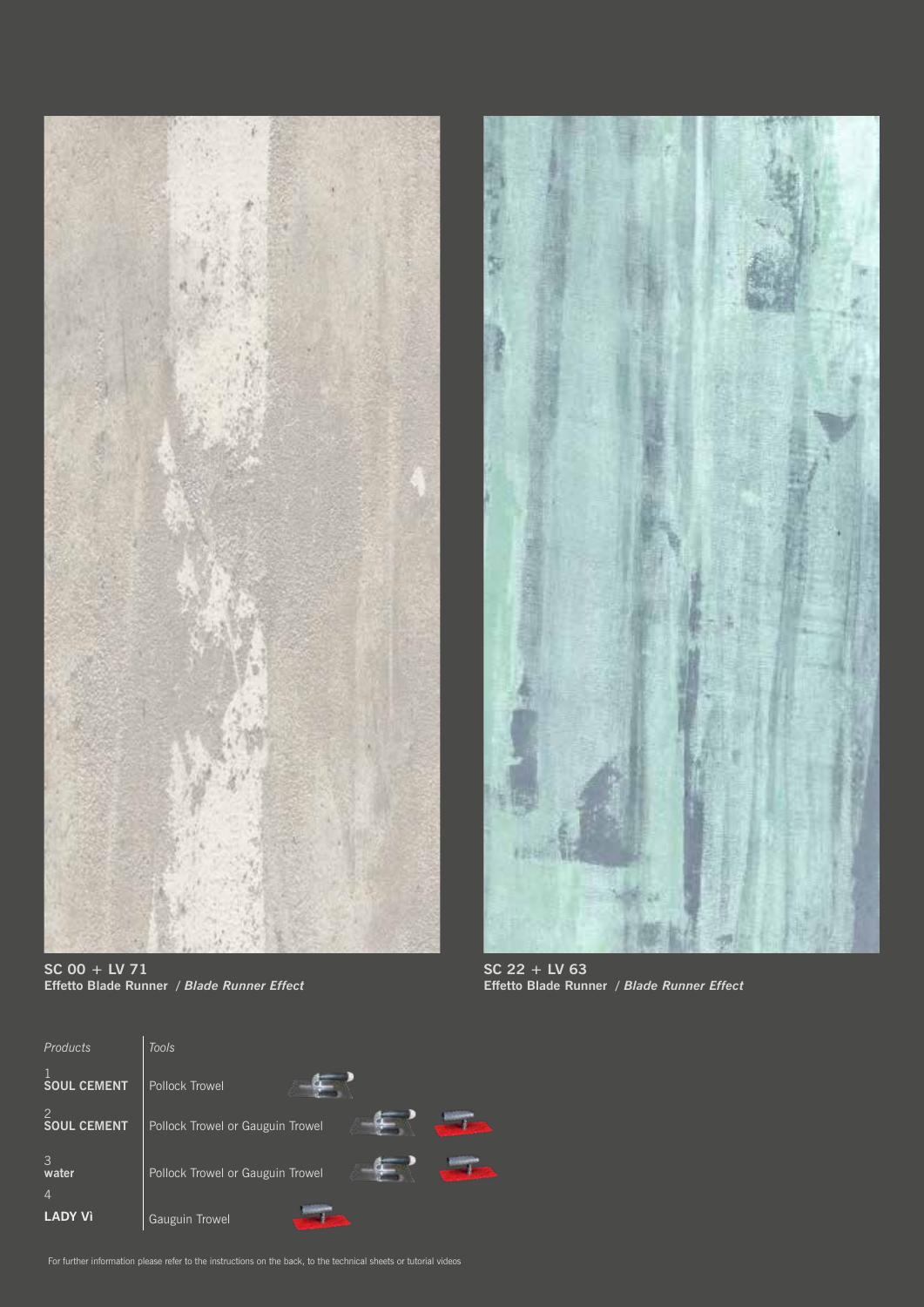